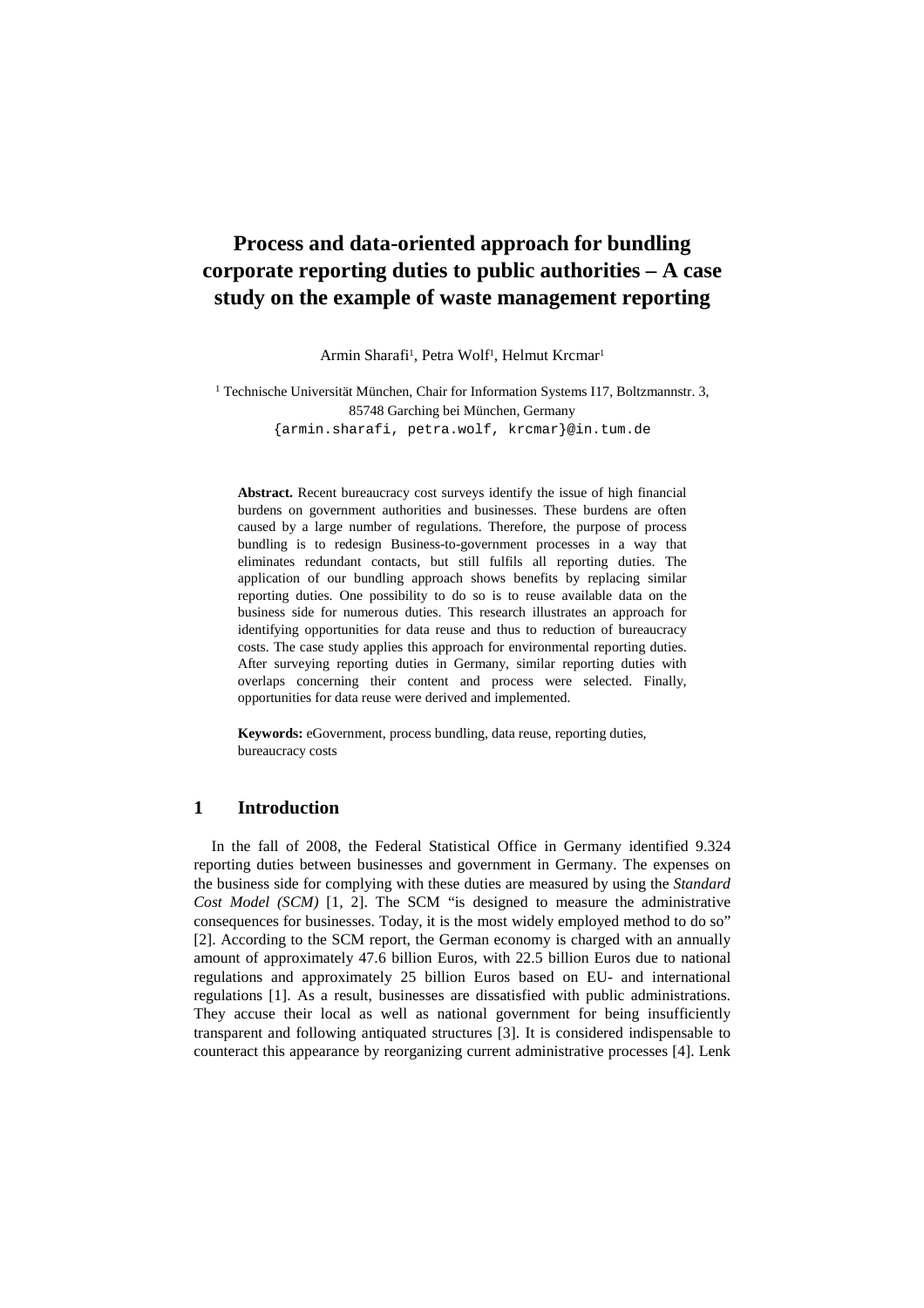for example [5] states "without process reorganisation it is impossible for information technology to provide help, regarding quality improvement and more efficiency […]" (translated from German into English). As a prerequisite for efficient eGovernment, process integration therefore attempts to achieve common process objectives like simplifying and speeding up administrative procedures, improving quality, enabling new tasks or the extension of opportunities for democratic participation [5]. In order to exploit potentials for modernization, it is necessary to examine underlying processes of Business-to-government (B2G) contacts like reporting duties [6]. Only focusing on organisation-wide processes can enable aspired customer orientation [7].

Since process reorganisation and process integration have already proved powerful approaches to improve efficiency in the industry domain, they are also applied to the public administration domain. The goal is to lower bureaucratic expenses, especially for businesses. Therefore, we analysed the area of environment reporting duties in order to identify B2G-process structures which might benefit from process. This led us to the following research question: What different types of reporting duties exist in the area of waste disposal management and how can they be bundled? At the same time, the underlying processes will not be modified in their nature. The intention of the process bundle construction can be summarized by contributing to the public welfare (lower bureaucracy costs), improving transparency and protecting the environment from unnecessary pollution.

The paper is structured as follows: Chapter two describes the approach for B2Gprocess analysis and process redesign. Afterwards, chapter three introduces the application domain environment by giving some facts about the waste disposal sector and illustrating three *environmental reporting duties*: the *German electronic waste notification system (eANV),* the *electronic pollutant release- and transfer register (E-PRTR)* and *the environmental statistic report.* We propose these processes for bundling. Chapter four illustrates the application of the approach in the investigated domain is described. The emphasis is on the content and the data flow between businesses and administration. At the end of this section we show, how the three processes can be bundled by reusing reporting data generated in one process. In section five and six, our findings are discussed and implications for further research are derived.

## **2 Method and Approach**

We conducted a case study on environmental reporting duties of companies. This was done to identify groups of processes, which might be suitable for bundling. The aim is to provide a more efficient way of reporting a specific type of environment data to government. For being able to decide on "bundling candidates", it was essential to define how B2G processes should be integrated. Based on the assumption that there are many groups of similar reporting duties - referring to the data being reported criteria for bundling were chosen to measure similarity of reporting duties. This includes their structure and data content.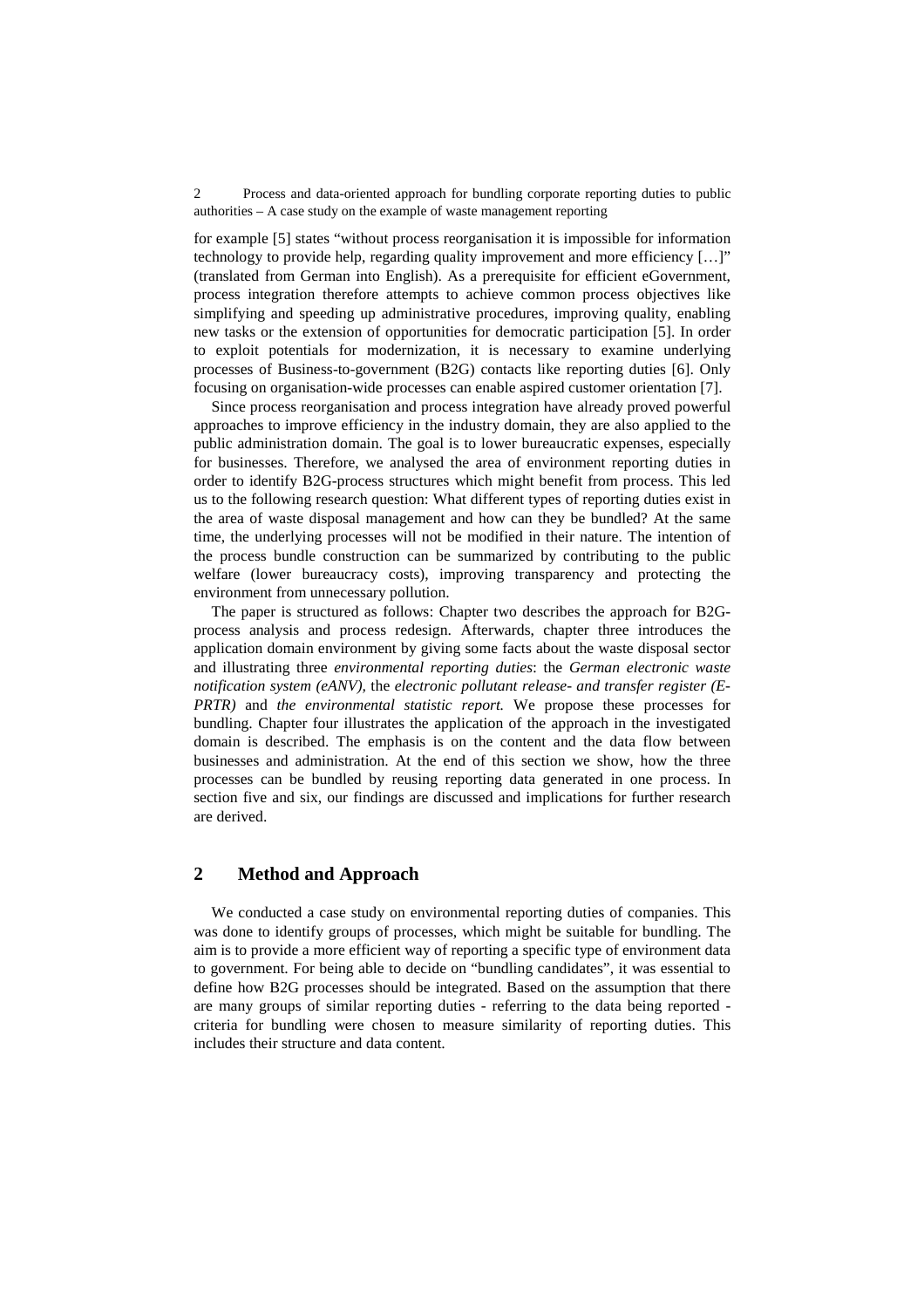The applied approach adopts basic ideas and principles from well-established models used for business process management and reengineering within the industry sector [8] [9] [10]. Each approach aims at integrating processes and is mostly composed of four steps. Gaitanides [8] distinguishes between the steps *process identification*, *process analysis*, *process design* and *process implementation*. He describes the objectives of a goal-oriented management of the value-added chain (process bundle) regarding quality, time, costs and customer satisfaction. Geier [10] illustrates his procedure model by enumerating the steps *determination of project objectives and content, analysis of the current situation*, *development of a target concept and implementation*. Becker et al. [9] try to improve the existing process organisation constantly and incrementally through their concept of "Continuous Process Management". This concept is organized through a cyclic arrangement of its sub processes *executing phase, analysis, goal-redefinition phase, modelling phase and business process reengineering phase* [9]*.* To sum up, first the approaches aim at identifying relevant processes as input for further detailed analysis. The *process analysis* achieves a more detailed structuring of the main process by identifying subprocesses. The following step attains a target *concept or design of a new process bundle*. This is built up from the examined single processes by meeting the main reengineering goals like e.g. improvement of the chronological and logical order. The step *implementation* gives advice how to realize the desired construction [11].

Following the illustrated approaches, we identified basic structures of each model and designed an analysis approach. It is customized for its application to domains*,*  which are characterized by a high number of reporting duties (e.g. environment). The approach is structured as follows (see Fig. 1) [12]:



**Fig. 1.** Process model for process redesign for reporting data reuse (Source: own illustration based on [12])

The derived approach consists of four successive steps. Firstly, it is necessary to define and to analyse the environment of the considered domain (Domain Analysis). Results are B2G processes, which might benefit from bundling. In the second step, selected processes have to be analysed in detail (Process Analysis). This is carried out to prove how they might be redesigned to achieve a more efficient state. Step three points out the issue to redesign processes in order to reuse reporting data (Process Redesign). In the final step, it is important to evaluate the potential benefit of the redesigned process (Multidimensional Cost-Benefit Analysis). Details of the individual steps are described in the course of the following case study.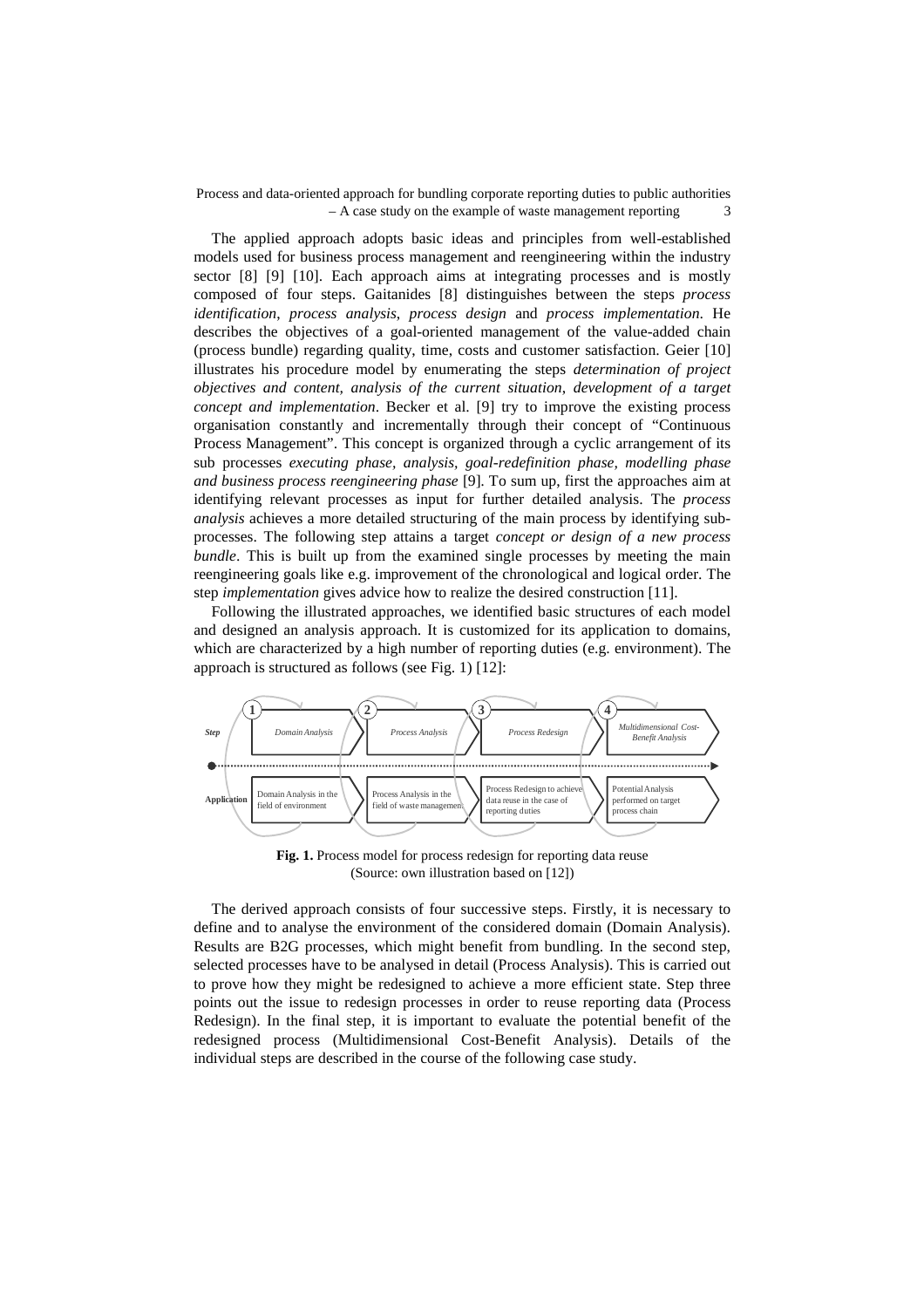### **3 Application Domain Environment**

#### **3.1 Industry Sector Waste Disposal**

This chapter gives some facts to get in touch with the domain waste disposal in Germany. Today, the waste disposal sector covers about 240.000 employees and a volume of about 50 billion Euro [13]. Since year 2000, the quantity of dangerous waste raised from 15 to 20 million tons a year. Therefore, 250.000 companies and 320 authorities create and deal with round about 10.000 records of proper waste management, 3 million data sheets and 14 million dock receipts concerning the waste notification system [13]. According to the Federal Statistical Office, 214 reporting duties were identified, including the identified processes in the Domain Analysis, concerning the industrial sector "wastewater, waste and miscellaneous waste disposal" [14]. Through a detailed consideration of each duty regarding corresponding bureaucracy, it is possible to allocate specific costs to 177 reporting duties. Summed up, these processes cause bureaucracy costs of 176,947 million Euro [14]. This amount demonstrates the relevance to measure cost reduction. After a brief explanation of 3 processes analysed in our case study, the Process Analysis explores the listed processes in more detail. The goal is to identify concrete links as possibilities to combine them to integrated process bundles [12].

#### **3.2 German Electronic Notification System (eANV)**

All involved actors (producer and transporter of waste, waste disposal contractor, authority) have to fill out the "waste data sheet". Besides data about type and quantity of waste, it also contains further data about participating waste disposal partners and the actual transaction [15]. This includes the collection, transport and disposal of waste with an obligation to keep records for the disposal of dangerous waste [16]. So, every involved actor has to keep certain regulations which dictate to create, complete or store corresponding waste data sheets [15]. According to this, many procedures seem to appear regularly with almost the same task. The content of the forms is quite similar, although there are different formats (paper based forms etc.), levels of detail and partially different addressees. The electronic waste notification system (eANV) will soon be introduced in Germany (legislative basis § 45 Abs. 2 KrW-/AbfG). The currently non-automated procedure of the waste notification system often causes redundancies, inconsistencies concerning the data collection and as a result avoidable administrative costs. In order to reduce the appearing paper logistics, eANV aims at substituting paper forms through an electronic way of data registration. The technical infrastructure for running eANV is provided through a central platform. It enables a uniform nationwide data exchange between all involved actors [16]. This will contribute to improvements of the organisation of the nationwide waste disposal and to reduce data exchange efforts [17].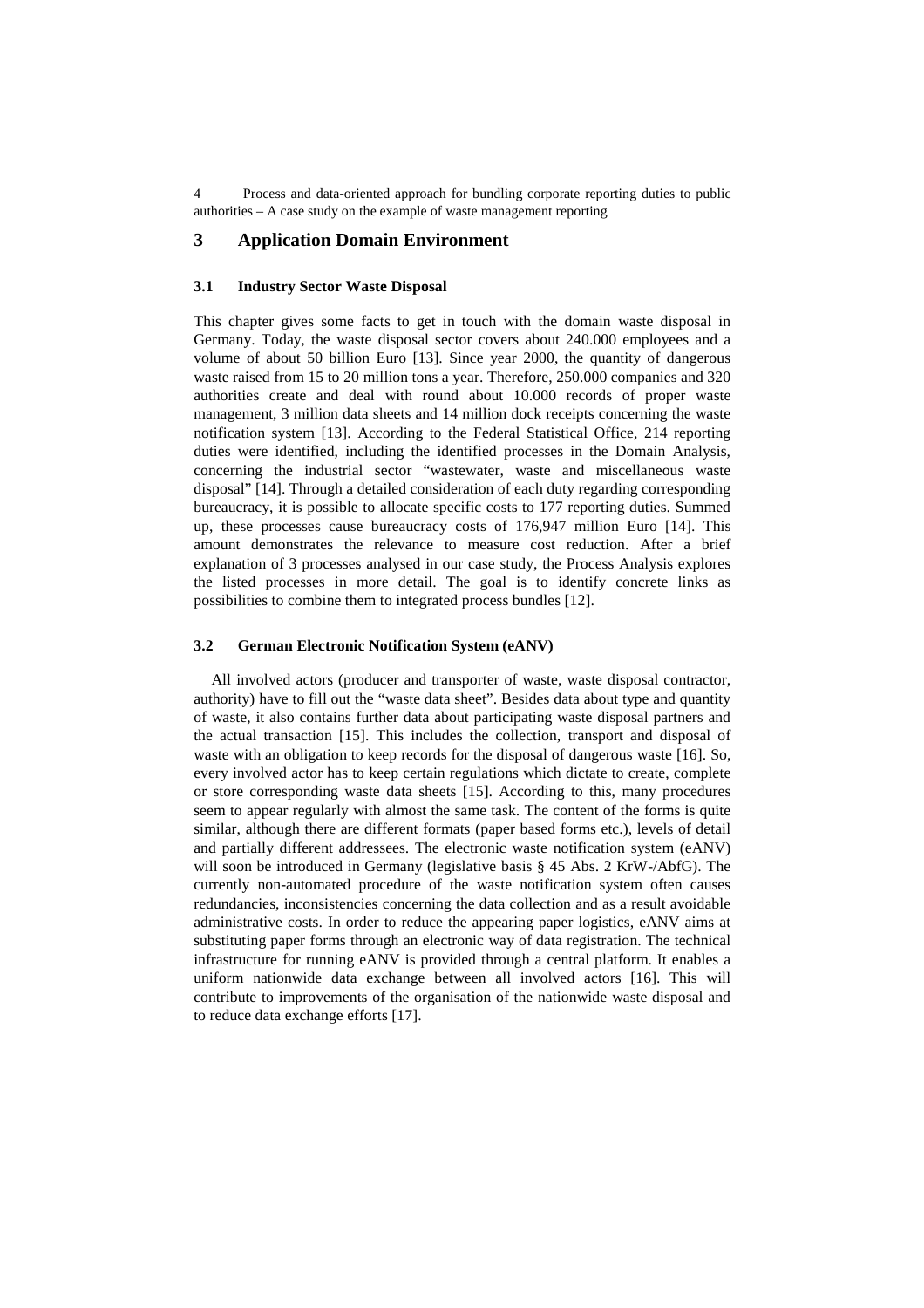### **3.3 E-PRTR**

The aim of the introduction of the European Pollutant Release and Transfer Register (E-PRTR) is to contribute to transparency and public participation in environmental decision-making [18]. The E-PRTR contains important environmental data from industrial facilities within the EU. It replaces and improves upon the previous European Pollutant Emission Register (EPER). The new register contains data, annually reported by some 24.000 industrial facilities covering 65 economic activities across Europe, including several industry sectors like waste and waste water management [18]. Each facility which fulfils certain criteria (e.g. exceedance of determined threshold values) has to report to E-PRTR including data about the amounts of pollutant releases to air, water and land as well as off-site transfers of waste and of pollutants in waste water from a list of 91 key pollutants. Data are mostly reported annually by the respective facility to responsible authorities [18]. The technical support is a nationally data acquisition software (BUBE), which is used by the operator to transfer reportable data online to PRTR, followed by automated transmission [19]. This reporting duty is important for our considerations, because waste producers and waste disposal contractors have to notify type and amount of waste.

#### **3.4 Environmental Statistic Report Waste Disposal**

According to the German environmental law (UStatG)  $\S$  1, statistics have to be raised for purposes of environmental policies and fulfilling European and international reporting duties. UStatG § 2 demands for statistics which include inquiries about waste disposal, waste which has to be proved for disposal, disposal of certain waste (UStatG § 5), etc. Especially concerning the waste disposal, § 3 paragraph 1 registers data from involved facilities requiring admissions for disposing waste. That is why for example type, amount, nature and origin of the handled waste have to be reported every year. Number, type and location of the facility have to be reported every two years to the responsible authority. The same companies (waste producers and waste disposal contractors) are obliged to report. This is just a small excerpt of the UStatG to display the content of the considered law and its resulting reporting duties [12]. In order to enable electronic processing of reporting duties, the need for an online-available reporting system arised. Therefore, the *eSTATISTIC.core*  system was built up in 2005, developed by national statistical agencies. It provides the possibility for companies and authorities to report automatically data online [20].

## **4 Application of the Analysis Approach**

The following sections describe the four phases of the approach in detail as well as its application in our use case.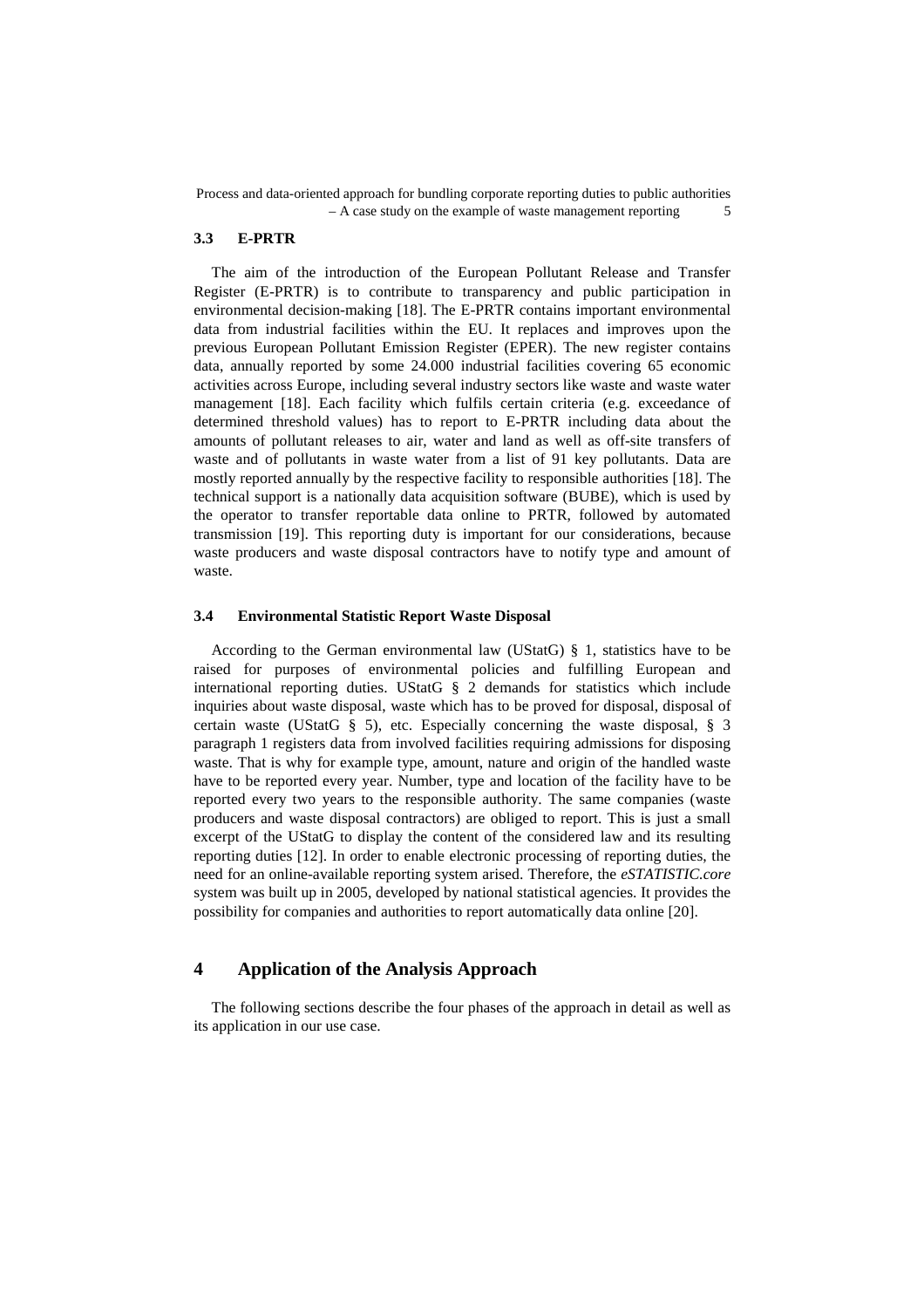#### **4.1 Domain Analysis**

The development of the Domain Analysis was inspired by the Needs Driven Approach (NDA) [21]. NDA aims at analysing and representing collaboration, for example by identifying involved actors, interactions, tasks or examining legislative frameworks, work processes, used tools or data storages [21]. In this case, the NDA is used to collect B2G contacts in the domain environment. This is required to identify similar reporting duties as a basis for bundling. The Domain Analysis is important, because following steps are based on its results [22]. In order to identify domain knowledge within the Domain Analysis, a feasibility study [12] developed an approach to identify and collect reporting duties and B2G processes. This includes the completion of four steps called *task analysis, (high-level) work process analysis, interaction analysis* and *selection of candidates for the process analysis* [12]*.* 

First of all, the *task analysis* delimits the field of investigation and identifies reporting duties. Therefore, we studied legislative specifications concerning information and licensing requirements related to environmental protection or environmental authorities. To gain necessary domain knowledge, we used sources like process descriptions (e.g. eGovernment sites), legal documents (e.g. reporting forms) and regulations (e.g. government service catalogues), organisational and task plans, workflow diagrams, descriptions of the IT architecture as well as reports concerning the fulfilment of the designated reporting duties. The result is a list of B2G processes.

In the course of the *work process analysis,* we categorized identified B2G processes according to their structure or process type (reports, applications, data requests). Further, they were classified referring to their content - i.e. type of substance being reported on (e.g. waste, waste water) and object of reporting (e.g. quantity, pollutants) - on the basis of a domain model for environment compliance [23]. Finally, we ended up with a systematized composition of the investigated processes.

Thirdly, the *interaction analysis* aims at identifying all actors involved in a B2G contact. It is based on the analysis of documents, especially legislative specifications and forms used in the domain environment.

Step four, the *selection of candidates for the Process Analysis,* uses previous results to select suitable bundling candidates for the design of efficient eGovernment processes. All processes are filtered according to certain attributes (similarity of actors and structure), until a set of processes remains [25].

At the beginning of the research, relevant data about the regarded domain were collected. Relevant in this case are e.g. involved actors on the business side, involved authorities, data to be supplied by the business side, type and frequency of reporting duty, medium, interface and information system for data transfer, legal basis and bureaucracy costs of analysed B2G reporting duties. The collection of relevant data is often difficult, because sub-processes are mostly supported by different IT-systems with different actors and institutions involved in the process. Additionally, most information sources are not digital. That's why problems concerning format inconsistencies occur [9].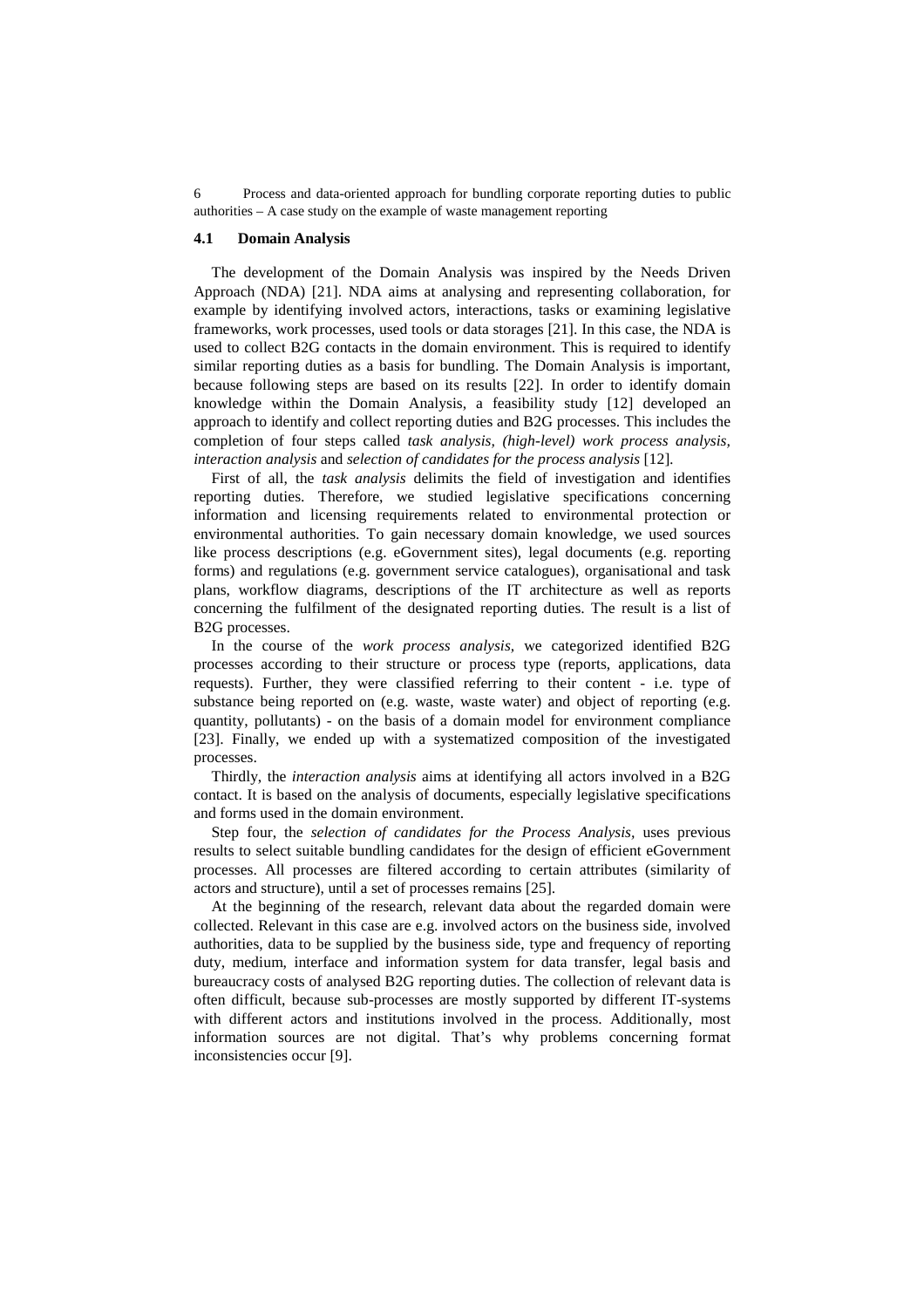According to the analysis phase of the "Continuous Process Management" process [9], collection of required information includes three steps: Firstly, data sources for domain information need to be identified, accompanied by the provision of a corresponding access to the implied information. Secondly, gathered data has to be prepared for its syntactical suitability, for example, to obtain a common data format (e.g. XML). The last step proves the semantic correctness of the collected information. This is done to get an information base, which is suitable for following process evaluation [9]. As a result, the analysis in the field of environment identified 339 processes between business and administration [24]. The structured collection of these processes in a process data library allowed us to select processes for bundling by means of specific criteria (e.g. common laws, involved actors) [25]. Fig. 2 represents a part of the library.

|                         | Processes<br>No. domain<br>environment                                     |                                                                                    | Classification            |                               | <b>Involved actors (business)</b> |                                         |                                                | Involved actors (government)                    |               |                                                         | Legislative basis                                                                              |
|-------------------------|----------------------------------------------------------------------------|------------------------------------------------------------------------------------|---------------------------|-------------------------------|-----------------------------------|-----------------------------------------|------------------------------------------------|-------------------------------------------------|---------------|---------------------------------------------------------|------------------------------------------------------------------------------------------------|
| $\overline{\mathbf{v}}$ | name of<br>process/<br>reporting duty                                      | type<br>(request/re-substance<br>port/no-<br>$\mathbf{v}$ tification) $\mathbf{v}$ | type of<br>$ \mathbf{v} $ | object<br>▼                   | producer<br>⋤                     | transporter waste<br>$\bar{\mathbf{v}}$ | disposal<br>contractor<br>$\blacktriangledown$ | Licensing<br>authority waste authority for<br>× | facility<br>÷ | <b>Licensing State Office</b><br><b>Statistics</b><br>× | ⋤                                                                                              |
| 34                      | waste report to<br>PRTR (Pollutant<br>Release and<br>Transfer<br>Register) | report                                                                             | waste                     | quantity,<br>type of<br>waste | $\mathbf{x}$                      |                                         | x                                              |                                                 | x             |                                                         | European PRTR<br>Regulation (E-<br>PRTR-VO<br>VO 166/2006 EU)                                  |
| 89                      | environmental<br>statistic report<br>waste disposal                        | report                                                                             | waste                     | quantity,<br>type of<br>waste |                                   |                                         | x                                              |                                                 |               | x                                                       | German<br>Fnvironmental<br>Statistical<br>Law(UStatG)                                          |
| 239                     | verification<br>about the<br>disposal of<br>(dangerous)<br>waste           | notifiation                                                                        | waste                     | quantity,<br>type of<br>waste | x                                 | x                                       | $\mathbf{x}$                                   | x                                               |               |                                                         | Ordinance on<br>Waste Recovery<br>and Disposal<br>Records<br>(Nachweisverord<br>nung - NachwV) |

**Fig. 2.** Process data library – part of the resulting list through the Domain Analysis (Source: own illustration according to [12])

By using these criteria, it was possible to form groups with content-related similarities. Those similarities can occur e.g. in form of concerned type of substance, involved actors or corresponding reporting period etc. The largest group - referring to the type of substance to be reported on - turned out to be reporting duties concerning the waste disposal management sector. Three of them deal with type and quantity of waste and are therefore similar in their content. All characteristics mentioned before help to determine a pre-selection of processes. Analogies regarding the classification through certain criteria, like type of substance or regulations by law as well as the consideration of the results of a document analysis, result in a small variety of adequate process bundling candidates. This includes *eANV, E-PRTR* as well as *environmental statistic report.* 

### **4.2 Process Analysis**

The Process Analysis investigates selected processes. The purpose is to reveal possibilities for their integration towards desired process bundles. This step is also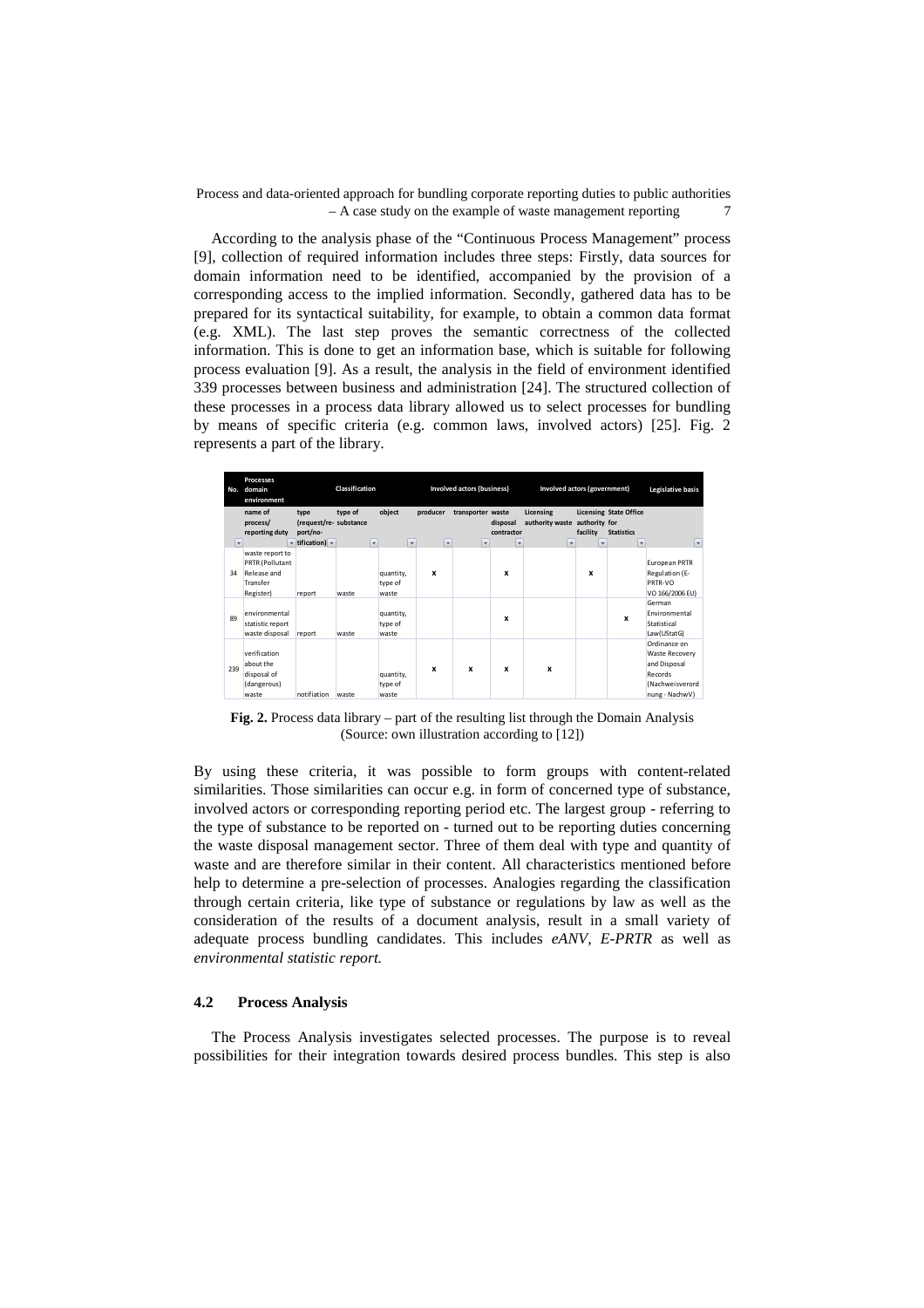based on principles of the NDA, e. g. by performing *(detailed) work processes* and *tools employed* [21]. In addition, the Process Analysis uses the concept of standardized data profiles to enable a structured procedure. This allows an examination of regarded processes according to predefined characteristics.

The *(detailed) work process analysis* aims at identifying starting points and requirements for the integration towards process bundles through a detailed functional description. Techniques used for that purposes are interviews and business process analysis with a functional as-is profile. At the same time, the process costs are analysed according to the SCM model. Besides this, the degree of routine (number of possible appearances) and the complexity concerning the number of possible variants or length of the process will be recorded.

The *analysis of the used tools* identifies the current IT support including the analysis of interfaces for data exchange as well as transport protocols and data formats. Information required for the Process Analysis comes from legal regulations, public documents, product and system descriptions, interfaces specifications and interviews [12]. Detailed descriptions of processes form the starting point for the following construction of process bundles. Identified processes are analysed regarding their organisational, technical and legal characteristics to derive bundling requirements. The outcome of the Process Analysis consists of three current state profiles. Their investigation (concerning possibilities for connecting them by comparing attributes) ends in a target state profile. The functional conception explores factual requirements, whereas the technical conception examines relevant criteria out of the field information and communication technology [12].

### **4.3 Process Redesign for reporting data reuse**

The proposed procedure of redesigning is inspired by the well-established "Structured Analysis" by DeMarco [26] which contains methods for an analysis of systems. Comparable approaches exist by Ross and Schomann [27] or Mac Menamin [28]. Following their guidelines, the current state of a system has to be raised through an analysis of existing processes and systems first. Secondly, necessary changes have to be defined to develop the desired model [26]. The goal is to replace the redundancy of reporting duties through the reuse of available data. According to [29], process bundling is concerned with changing or redirecting flow of data between activities without changing the actual content of the data.

Every facility producing or dealing with dangerous industrial waste has to report data according to the *eANV*, *PRTR* and *environmental statistic report waste disposal* to the responsible authority (see Fig. 3). The linkage between environmental statistic report waste disposal and eANV takes place through aggregation of reportable data, involved actors which occur in form of the waste disposal contractor and content of the reportable data. The combination of PRTR and the statistic report waste disposal can also be implemented through aggregation of reportable data, involved actors in form of waste producer and waste disposal contractor and content of the report. From the functional point of view, the realization of the process redesign intends to automatically accumulate data.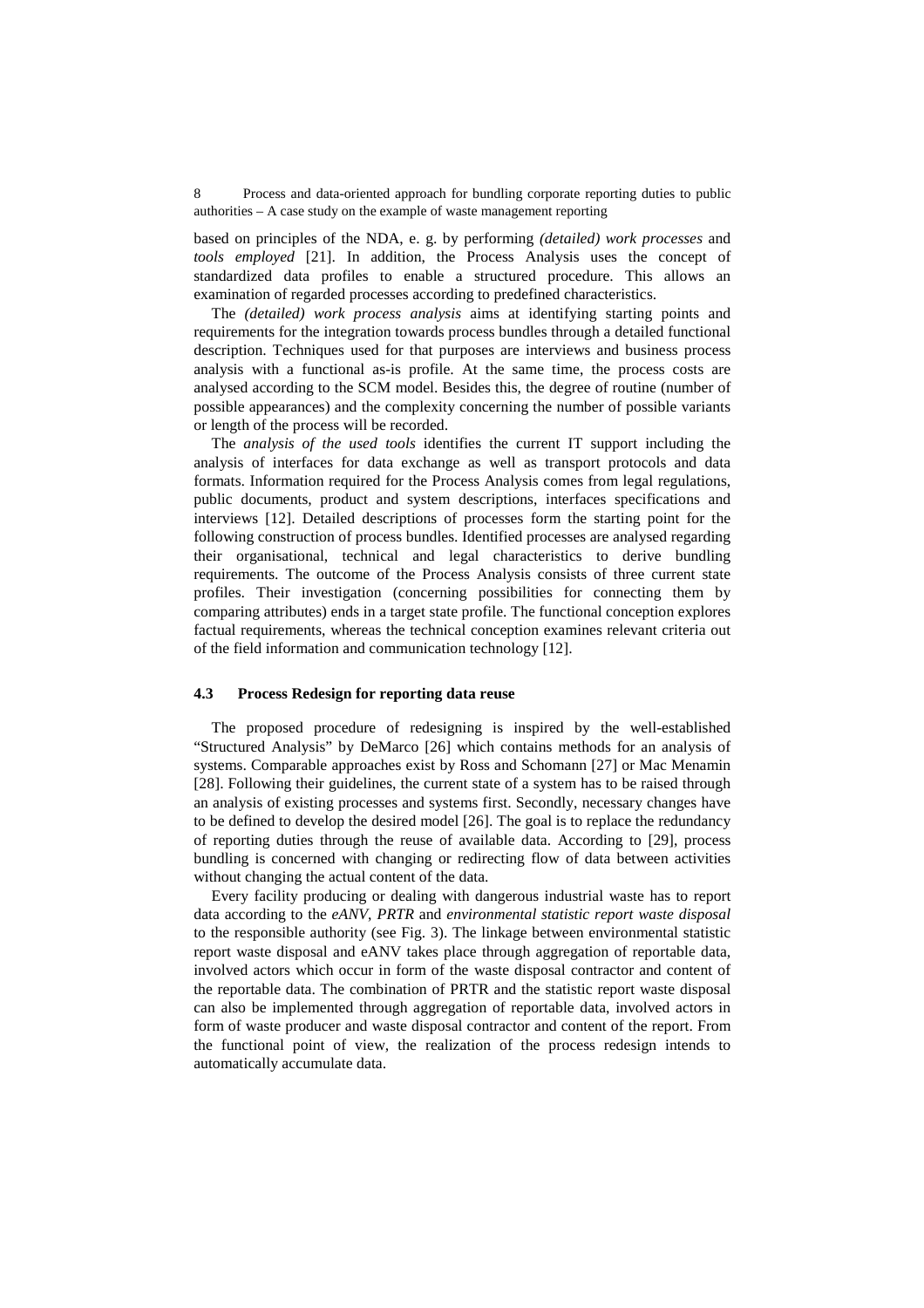

**Fig. 3.** Three reporting duties of companies (Source: own illustration)

Fig. 4 illustrates the data flow between eANV, PRTR and statistical reports as well as the integrated data flow between all involved actors. This BPMN process model shows the combined and integrated overall process. The data of the *verification conducted on hazardous waste (eANV) report* is used to generate the *PRTR report* of the producer and the waste disposal contractor. The eANV data are also used for the preparation of *statistical reports* of both actors. All reports will then be sent in a further step to the appropriate authority. The goal of the design of the technical implementation is to provide as much support as possible for the economy to fulfil reporting tasks demanded by government.



**Fig. 4.** Target process bundle PRTR – eANV – environmental statistic report (Source: own illustration according to [12])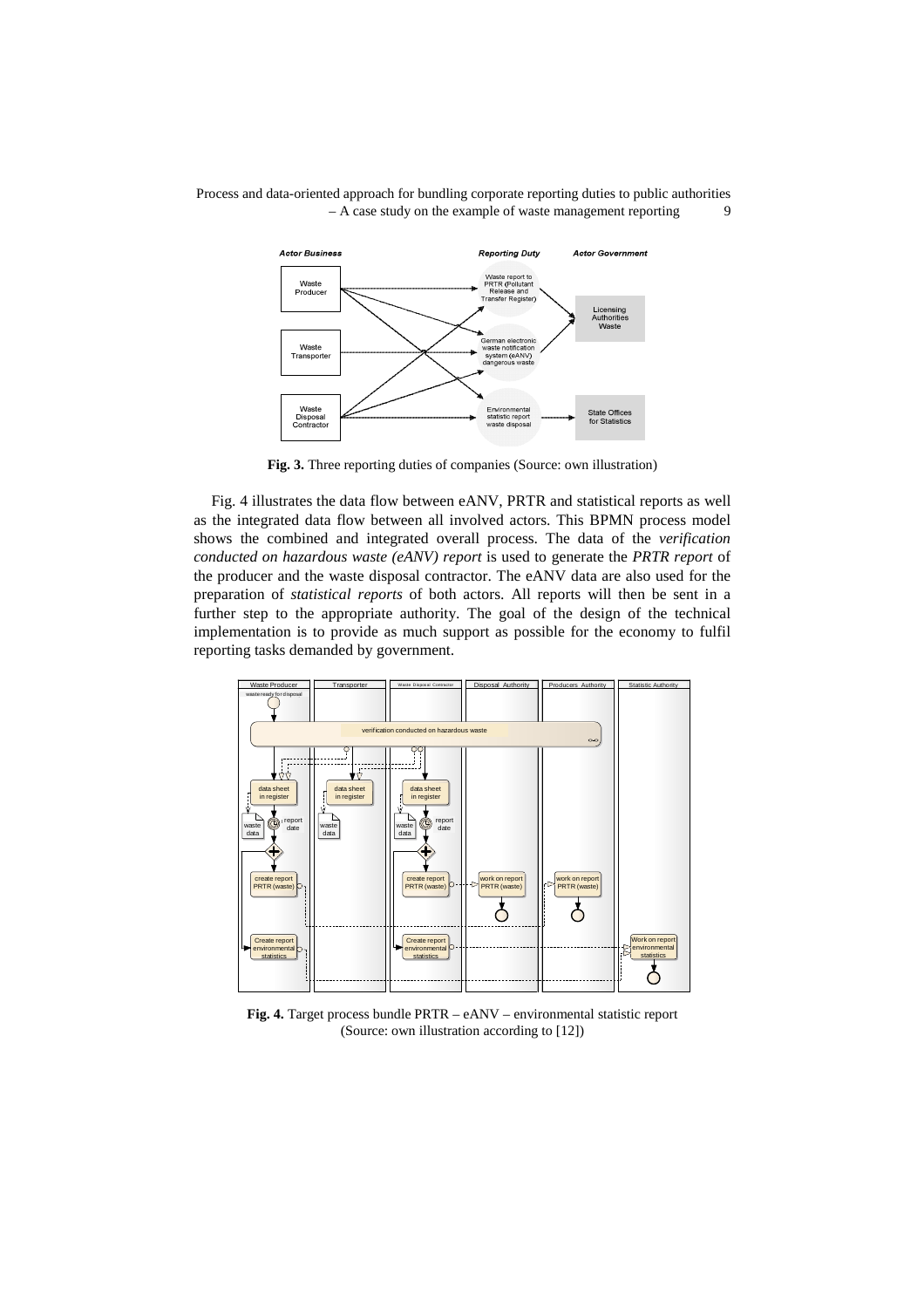Finally, the benefit of bundling is analysed by the use of the Multidimensional Cost-Benefit Analysis. The objectives of the procedure are summarized as reduction of the administrative expense for businesses as well as improvement of data quality. The process bundling simplifies the procedure of reporting data to responsible authorities. Actually, different reporting duties with similar content are often processed in different divisions of a company. This separate processing of data leads to unsatisfactory results in the form of inconsistent reports and resulting contradictions. Through reuse of data, reliability of reported data will be improved and fault rates reduced. Although SCM is not able to give evidence about the detailed saving potential, according to estimations of experts, the proposed approach will pay off. Therefore, it is qualified to reduce bureaucracy costs. But a point of criticism concerning the SCM is that it is not a method to calculate actual administrative costs, but rather delivers estimates, using mean values. So, highly efficient or inefficient procedures will not be taken into account. As a result, the appliance of the SCM can provide distorted results [30]. To obtain actual data, it is necessary to perform benchmarks including all companies [31]. Furthermore, there is no statement expressed about the benefit but about costs [32].

# **5 Conclusion**

Companies suffer from high bureaucracy costs incurred by reporting duties to authorities. This paper describes the application of an approach for process bundling, in order to reduce efforts for businesses. The main target in this case was to bundle several individual processes by reusing reporting data. The application of the approach is illustrated in form of a case study. It is based on and developed by the consideration of common principles of process management and reengineering. The appliance in the selected domain demonstrates a way to reduce bureaucracy costs, as well as to achieve common eGovernment objectives. Individual processes were integrated, which provides advantages such as reduced costs, transparency and higher efficiency. The appliance of the approach in this case was possible because of many overlaps between reporting duties. First, we conducted a Domain Analysis to identify reporting duties in the domain and to filter relevant and similar ones for bundling. The next step (Process Analysis) explored selected processes in detail according to defined characteristics. Then, suitable reporting duties are redesigned with the goal to replace redundancies of reporting duties through the multiple use of available data (Process Bundle Determination). Finally, we evaluated the benefit of the reporting duty bundle to derive the potential of the combined process. The use of the approach also showed the necessity for iterative customizations to meet the requirements of the domain. We identified three reporting duties dealing with data about waste and consolidated them into one integrated process. This illustrates potential to contribute to the reduction of bureaucracy costs.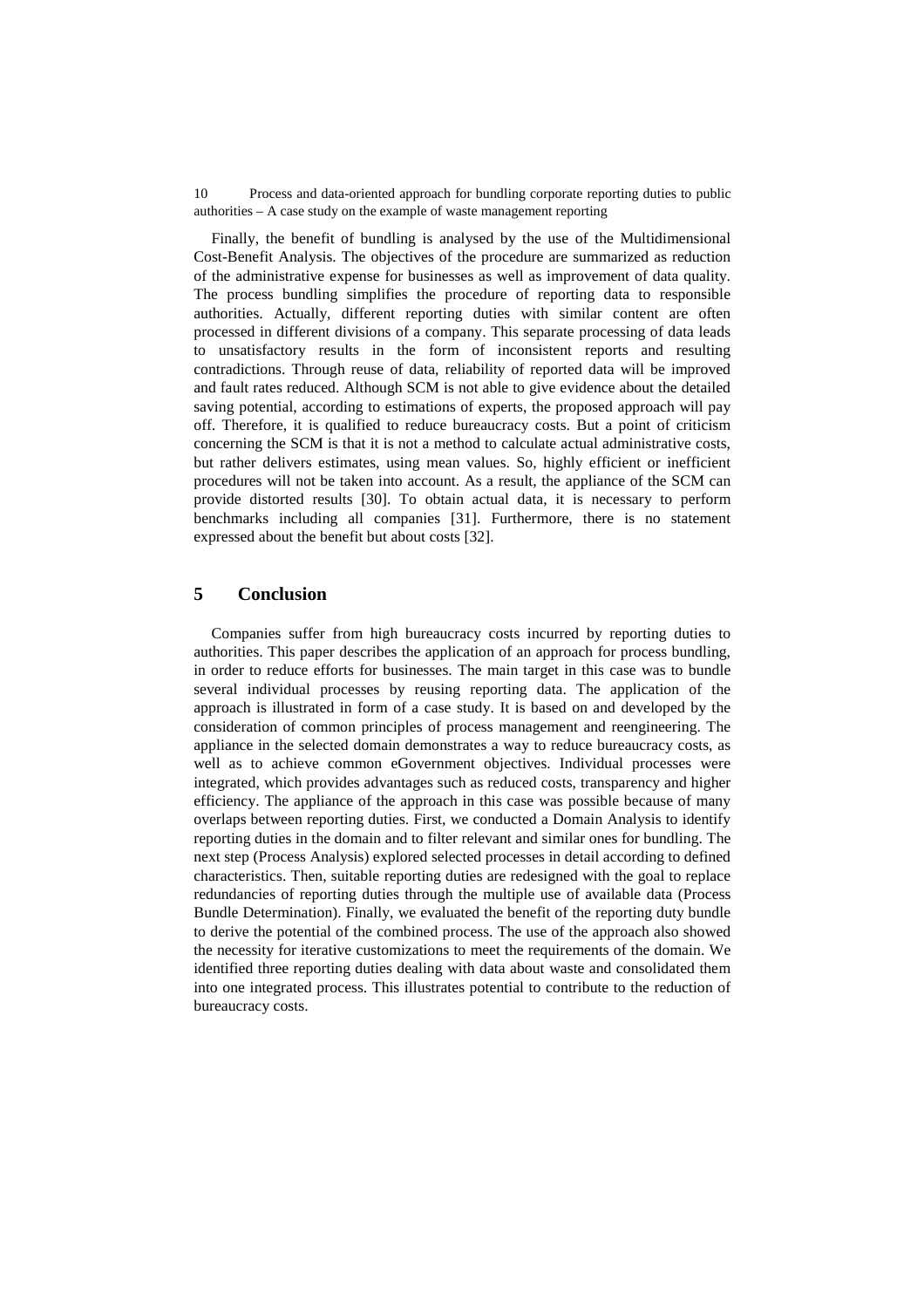### **6 Outlook**

Despite of some restrictive factors (application of the approach in only one domain), the model represents its potential by the combination of several suitable processes in order to reduce bureaucracy costs. This is getting more and more important to consolidate public finance and to improve the capacity to act through more flexibility [4]. Since the approach has been applied in the domain environment, the applicability in other areas is not verified yet. This is necessary to draw conclusions about the generalization of the approach. The applicability of the model has to be examined in terms of e.g. simplicity and quality. For that matter it is required to consider which criteria may be used for a bundling of processes. Likewise, it is important to elicit which procedure is applicable to derive process criteria and their relationships for the regarded domain. Furthermore, feasibility of integrated processes as a result of the approach has to be examined. This also applies to potential savings indicated in this paper. Last but not least, it is sensible to review the completeness of the approach. Therefore further research is planned to implement a bundle of reporting duties between business and administration.

**Acknowledgments.** We would like to thank the German Federal Ministry of the Interior for their support and funding of the research project.

### **References**

- 1. Statistisches Bundesamt Deutschland, Zu viel Bürokratie?, http://www.destatis.de/jetspeed/portal/cms/Sites/destatis/Internet/DE/Content/Publikationen/ STATmagazin/Sonstiges/2009\_\_08/PDF2009\_\_08,property=file.pdf; [cited 15.02.2010].
- 2. O.A., Standard Cost Model Manual, http://www.oecd.org/dataoecd/32/54/34227698.pdf; [cited 18.02.2010].
- 3. Rodenhagen, J., Diekhans, B., Rieckmann, P.: Prozessmanagement im Kontext des E-Government 2.0 - Einsatzfelder, Rahmenbedingungen, und aktuelle Maßnahmen. Praxis der Wirtschaftsinformatik 265 (2009) p.36-50
- 4. Bundesministerium des Innern, E-Government 2.0 Das Programm des Bundes, http://www.cio.bund.de/cae/servlet/contentblob/63262/publicationFile/4016/egov2\_program m\_des\_bundes\_download.pdf; [cited 11.02.2010].
- 5. Lenk, K.: Notwendige Revisionen des Geschäftsprozessdenkens. In: Wimmer, M. (ed.): Impulse für eGoovernment: Internationale Entwicklungen, Organisation, Recht, Technik, Best Practices. Österreichische Computer Gesellschaft, Wien (2002) p.61-71
- 6. Becker, J., Algermissen, L., Niehaves, B.: Vorgehensmodell zur Selektion von eGovernment-Prozessen. eGovernment-Präsenz Fachzeitschrift des Kompetenzzentrums Uni Münster 4 (2004)
- 7. Beyer, L.: Reengineering. In: Blanke, B., Bandemer, S., Nullmeier, F., Wewer, G. (eds.): Handbuch zur Verwaltungsreform. Opladen (2001) p.118-126
- 8. Gaitanides, M.: Prozessorganisation Entwicklung, Ansätze und Programme des Managements von Geschäftsprozessen. Verlag Franz Vahlen, München (2007)
- 9. Becker, J., Kugeler, M., Rosemann, M.: Prozessmanagement. Springer, Berlin Heidelberg (2008)